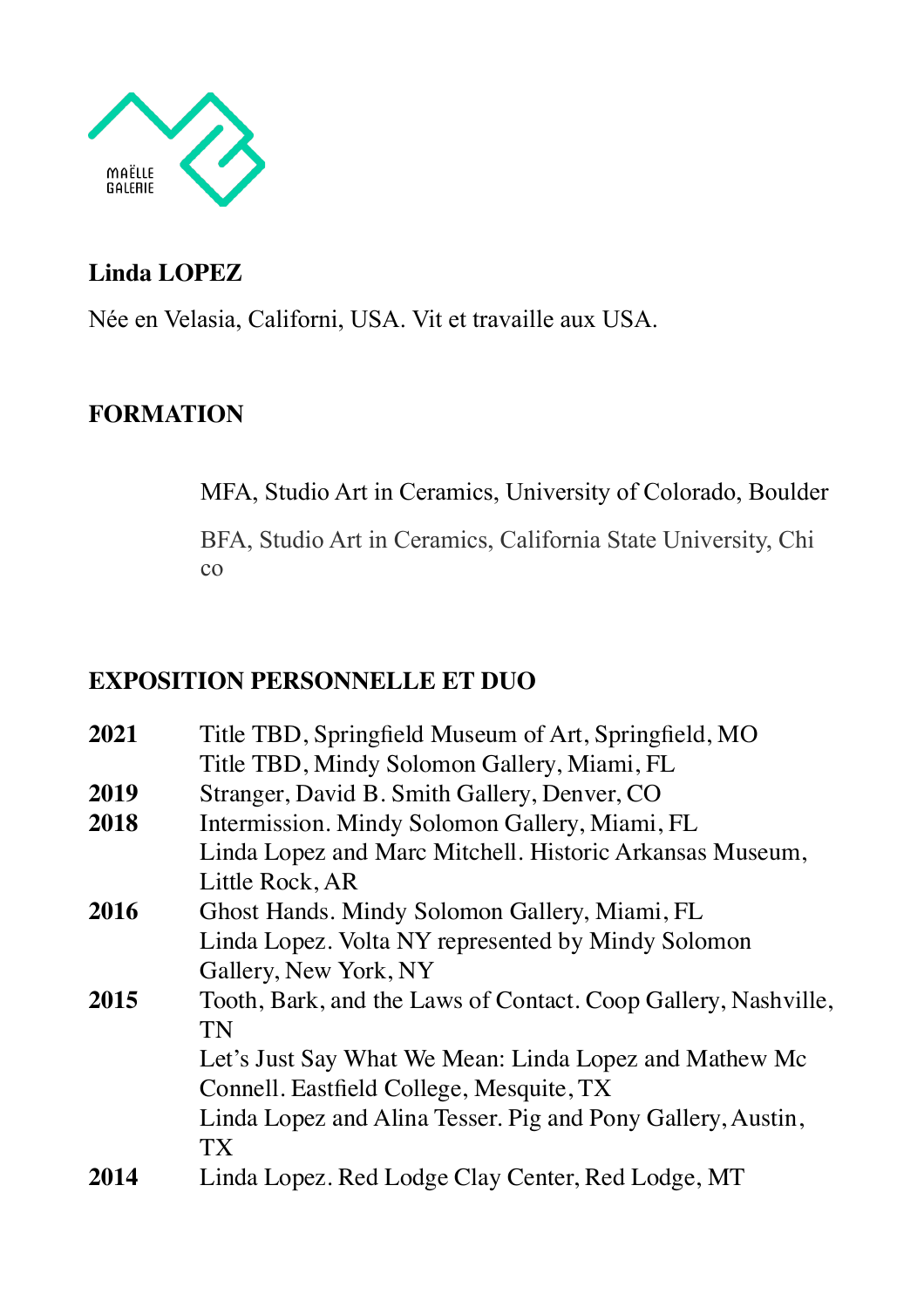| 2013 | That Thing That Is and Isn't. Jane Hartsook Gallery, New York, |
|------|----------------------------------------------------------------|
|      | <b>NY</b>                                                      |
|      | Dependable Contentment. The Clay Studio, Philadelphia, PA      |
| 2012 | They Way Things Are. Saratoga Clay Arts Center,                |
|      | Schuylerville, NY                                              |
|      | Linda Lopez and Joanna Platt: Curated by Jenny Moore. Center   |
|      | for Emerging Visual Artists, Philadelphia, PA                  |
| 2011 | New Works. Bonovitz Space, The Clay Studio, Philadelphia,      |
|      | <b>PA</b>                                                      |
| 2010 | Seen and Unseen, We Are Here. Aquarium Project, Unitec,        |
|      | Auckland, New Zealand                                          |

## **EXPOSITIONS COLLECTIVES**

| 2021 | Crafting America, Crystal Bridges Museum of American         |
|------|--------------------------------------------------------------|
|      | Art, Bentonville, AR                                         |
|      | Tennessee Triennial, Knoxville, Nashville and Memphis, TN    |
|      | Arkansas Women to Watch: Paper Routes, Traveling Exhibi      |
|      | tion, AR                                                     |
| 2020 | The Essential Goods Show, Fisher Parrish, Brooklyn, NY       |
|      | The Backbone of Things, Te Auaha NZ Institute of Creativity, |
|      | Wellington, New Zealand                                      |
|      | In Pursuit of a Meaning, Mindy Solomon Gallery, Miami, FL    |
|      | Dallas Art Fair represented David B. Smith Gallery (Denver,  |
|      | CO), Dallas, TX                                              |
|      | Surface Memory, Page Bond Gallery, Richmond, VA              |
|      | Fired Up in the Natural State: Contemporary Ceramics, Baum   |
|      | Gallery, University of Central Arkansas                      |
| 2019 | Burke Prize, Museum of Art and Design, New York, NY          |
|      | Design Miami represented by Mindy Solomon, Miami, FL         |
|      | Open to Art, Officine Saffi, Milan, Italy                    |
|      | Small But Mighty in conjunction with NCECA, Clay Squared,    |
|      | Minneapolis, MN                                              |
|      | Terra Incognita, Plant Seven, High Point, NC                 |
| 2018 | Clay Today, The Hole, New York, NY                           |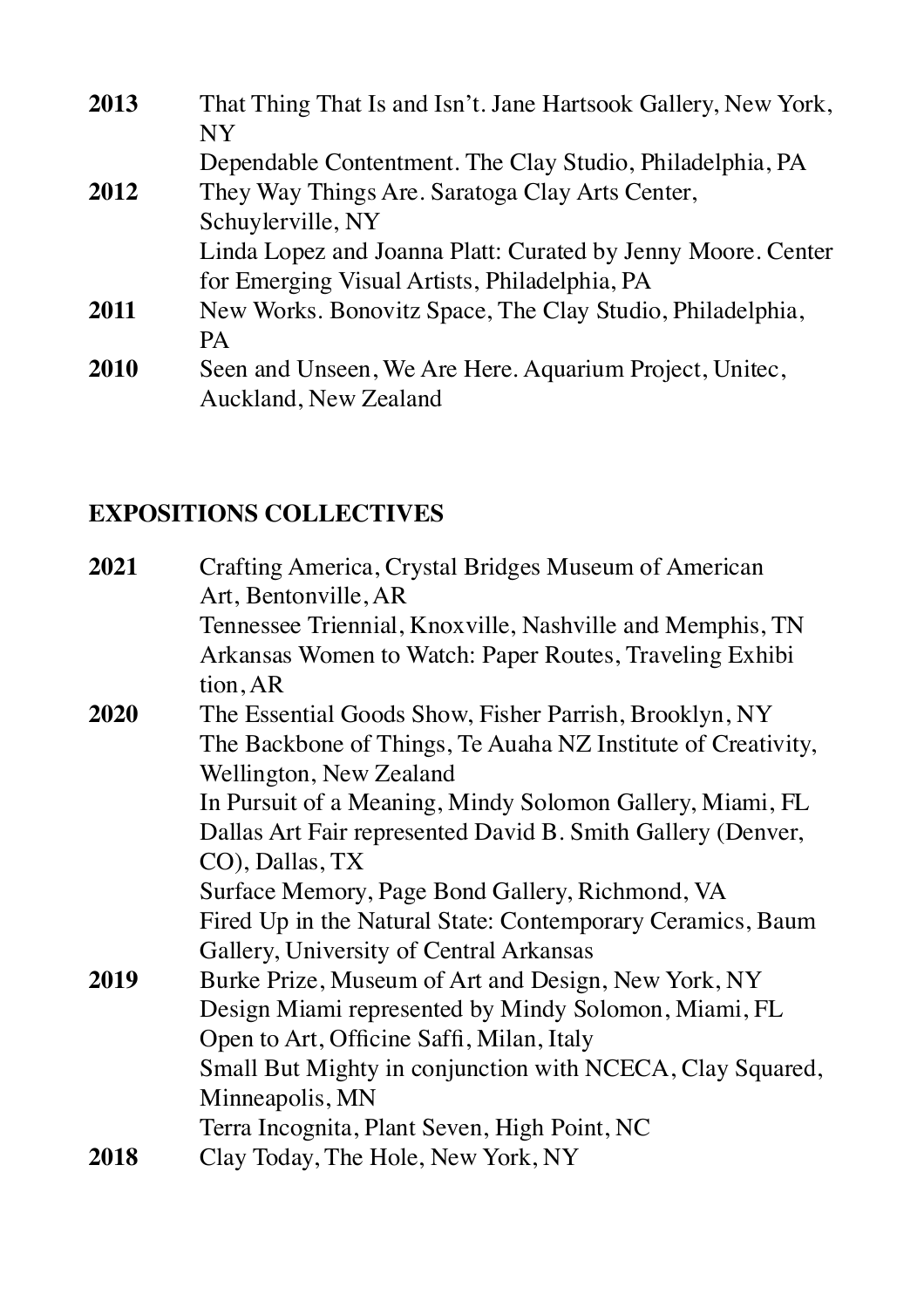|      | Melting Point: Movements in Contemporary Clay, Craft and     |
|------|--------------------------------------------------------------|
|      | Folk Art Museum, Los Angeles, CA                             |
|      | Ashtray Show, Fisher Parrish, Brooklyn, NY                   |
|      | Collective Design Fair represented by Mindy Solomon Gallery, |
|      | New York, NY                                                 |
|      | Ceramics Now, Jane Hartsook Gallery at Greenwich House       |
|      | Pottery, New York, NY                                        |
|      | Tactic III, Gertrude Hebert Institute of Art, Augusta, GA    |
|      | UARK Faculty Exhibition, Walker Stonehouse, Fayetteville,    |
|      | <b>AR</b>                                                    |
|      | Pocket Object, Juicebox Gallery, Kansas City, MO             |
| 2017 | Vigorous Form, Unit 9 Gallery, London, England               |
|      | Pulse Miami represented by Mindy Solomon Gallery, Miami,     |
|      | FL                                                           |
|      | Paperweight Show, Fisher Parrish Gallery, Brooklyn, NY       |
|      | Busted, Cooler Gallery, Brooklyn, NY                         |
|      | Cabinet, David B. Smith Gallery, Denver, CO                  |
|      | Seattle Art Fair with Mindy Solomon Gallery, Seattle, FL     |
|      | Collective Design represented by Mindy Solomon Gallery,      |
|      | New York, NY                                                 |
|      | Method/Accumulation, Pacific Northwest College of the Arts,  |
|      | Portland, OR                                                 |
|      | Tactic II, Kennedy Museum of Art, Athens, OH                 |
|      | Small Favors, The Clay Studio, Philadelphia, PA              |
|      | A Hard Swath to Mow, Belger Crane Yard, Kansas City, MO      |
| 2016 | Contemporary Clay. Western Carolina University, Cullowhee,   |
|      | NC                                                           |
|      | If You Build It. The Willows at Lord & Taylor Penthouse, New |
|      | York, NY                                                     |
|      | Now and Then. Kansas City Museum, Kansas City, MO            |
|      | Transformed by Fire: A Collection of Contemporary Ceramics.  |
|      | Long Beach Museum of Art, Long Beach, CA                     |
|      | Art Miami represented by Mindy Solomon Gallery, Miami, FL    |
|      | Sight Unseen. Kansas City Convention Center, Kansas City,    |
|      | <b>MO</b>                                                    |
|      | Flora, The Clay Studio, Philadelphia, PA                     |
|      | Repeat, ZOOM exhibition, University of Wisconsin-Milwau      |
|      | kee, WI                                                      |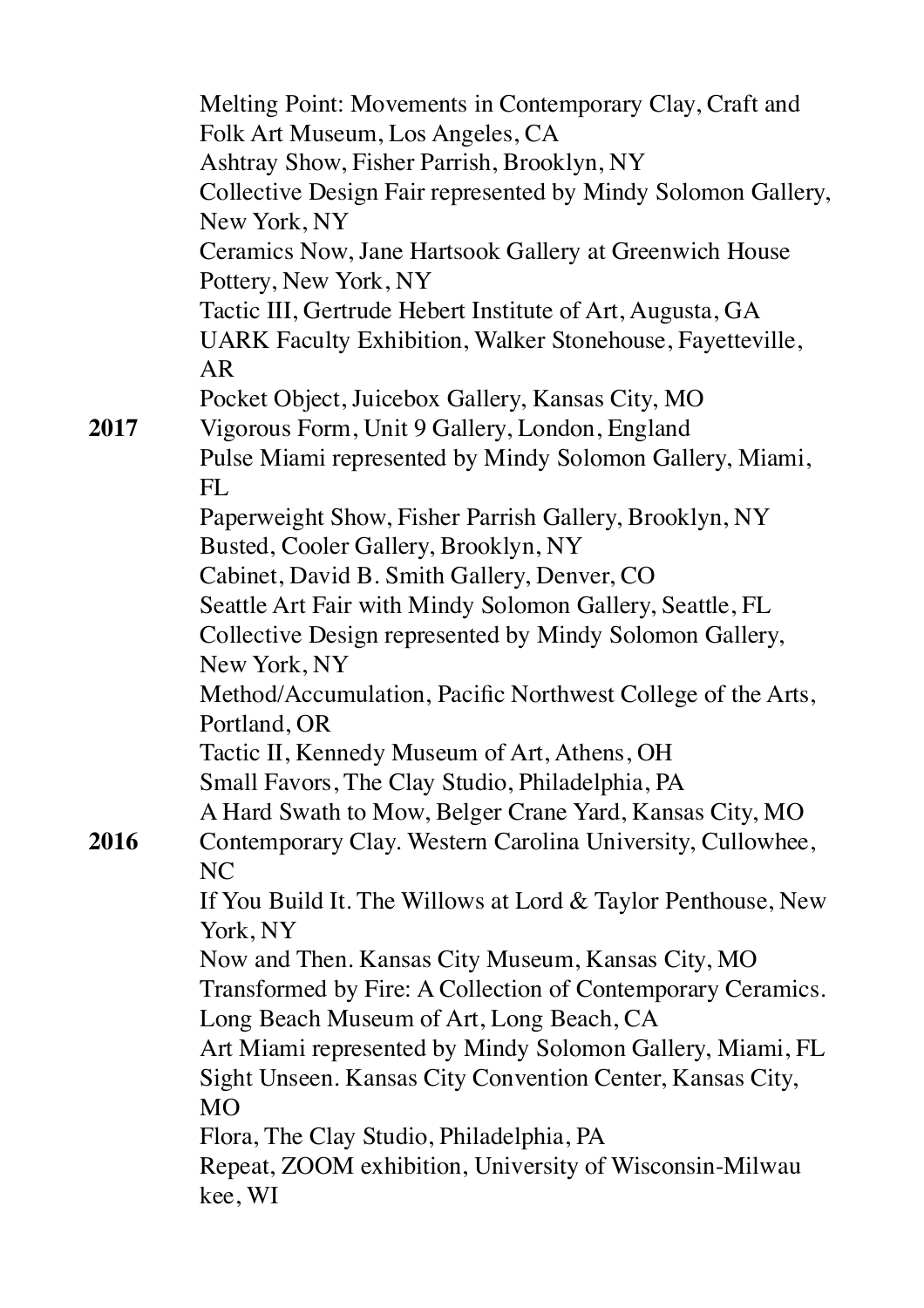|      | 5x5x5. Red Lodge Clay Center, Red Lodge, MT                     |
|------|-----------------------------------------------------------------|
|      | Shades. Bedfellow's Club, Little Rock, AR                       |
| 2015 | Pulse represented by Mindy Solomon Gallery, Miami, FL           |
|      | Defying Gravity: Interventions in Clay. Sun Valley Arts Center, |
|      | Ketchum, ID                                                     |
|      | Young Sculptors Competition juried by Anne Barlow. Miami        |
|      | University, Oxford, OH                                          |
|      | Scripps Ceramic Annual. Scripps College, Claremont, CA          |
|      | One Nite Stand. LALALand, Fayetteville, AR                      |
|      | Market Art and Design with Mindy Solomon Gallery, Bridge        |
|      | hampton, NY                                                     |
|      | In Residence. New Bedford Art Museum, New Bedford, MA           |
|      | Colors Defined. Cohen Gallery, Alfred, NY                       |
|      | Small Favors. The Clay Studio, Philadelphia, PA                 |
|      | Six Under Thirty-Six. Santa Fe Clay, Santa Fe, NM               |
|      | Constructed. Eastern Oregon University, La Grande, OR           |
| 2014 | State of the Art, Crystal Bridges Museum of American Art,       |
|      | Bentonville, AR                                                 |
|      | Souvenirs from the Future: A Survey of Contemporary Cer         |
|      | amics, Lawrence Arts Center, Lawrence, KS                       |
|      | Armatures of Audubon. Kentucky School of Art, Louisville,       |
|      | KY <sup></sup>                                                  |
|      | Scores. Cross Mackenzie Gallery, Washington, DC                 |
|      | The Clay Studio 40th Anniversary Exhibition. The Clay Studio,   |
|      | Philadelphia, PA                                                |
|      | Immersive Stages. Pritzlaff Building, Milwaukee, WI             |
|      | A Complicated History. Vanguard Sculpture Gallery, Milwau       |
|      | kee, WI                                                         |
|      | The Clay Studio National. The Clay Studio, Philadelphia, PA     |
|      | Primary Clay: Ceramic Artists Working in Arkansas. University   |
|      | of Arkansas-Little Rock                                         |
| 2013 | Object Object. Helmuth Projects, San Diego, CA                  |
|      | The Unexpected. Queens University of Charlotte, Charlotte,      |
|      | NC                                                              |
|      | Finger to Thumb: A Thousand Marks of Pinching Artists. Clay     |
|      | Studio of Missoula, Missoula, MT                                |
|      | Resident Artists Exhibition. Warehouse Gallery, Archie Bray     |
|      | Foundation, Helena, MT                                          |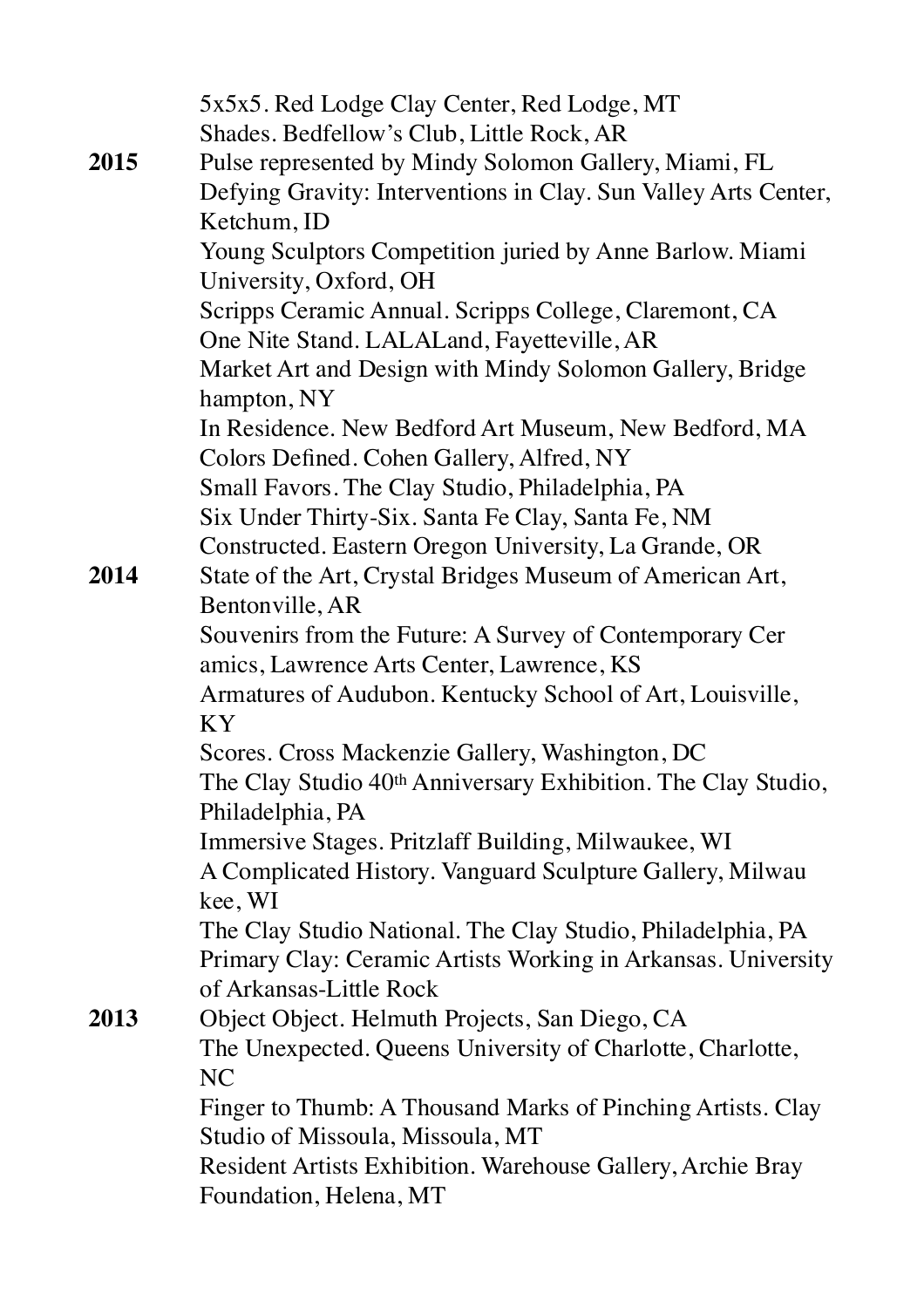|      | Heat Wave. Cross Mackenzie Gallery, Washington, DC<br>Clay on the wall, curated by Glen Brown and Juan Granados. |
|------|------------------------------------------------------------------------------------------------------------------|
|      | Landmark Arts Gallery, Texas Tech                                                                                |
|      | University, Lubbock, TX                                                                                          |
|      | Small Favors VIII. The Clay Studio, Philadelphia, PA                                                             |
|      | Idea to Object. The Clay Arts Center, Port Chester, NY                                                           |
|      | Skin Embellished. Gallery 1724, Houston, TX                                                                      |
|      | Call and Response, curated by Darien Johnson. Jung Center,                                                       |
|      | Houston, TX                                                                                                      |
| 2012 | Transition Points. Indiana University Southeast, New Albany,                                                     |
|      | IN                                                                                                               |
|      | VOX III, jurors Ruba Katrib and Marlo Pascaul. Vox Populi,                                                       |
|      | Philadelphia, PA                                                                                                 |
|      | The Cat Show. Practice Gallery, Philadelphia, PA                                                                 |
|      | Flat*ter*y. The Nicklas Gallery, Seattle, WA                                                                     |
|      | Deviations from Comfort, Seattle Design Center, Seattle, WA                                                      |
|      | Informal Exchanges, Seattle Design Center, Seattle, WA                                                           |
|      | Our Community. The Clay Studio, Philadelphia, PA                                                                 |
| 2011 | Travel Size: Ceramic Visit with Artaxis. Southwestern College                                                    |
|      | Gallery, Chula Vista, CA                                                                                         |
|      | Horsing Around. Boulder Avenue Arts Center, Helena, MT                                                           |
|      | Small Favors. The Clay Studio, Philadelphia, PA                                                                  |
|      | Our Community. The Clay Studio, Philadelphia, PA                                                                 |
| 2010 | Even Younger Than Jesus. Robischon Gallery, Denver, CO                                                           |
|      | Spring 2010 MFA Thesis Exhibition. CU Art Museum, Boul                                                           |
|      | der, CO                                                                                                          |
|      | Emerging 4. Vertigo Art Space, Denver, CO                                                                        |

## **RÉSIDENCES**

| 2017 | GAAP Resident, Toledo Museum of Art, Toledo, OH             |
|------|-------------------------------------------------------------|
|      | Resident Artist, Greenwich House Pottery, New York, NY      |
| 2016 | Resident Artist, CRETA. Rome, Italy                         |
| 2014 | AIA Summer Resident, Watershed Center for the Ceramic Arts. |
|      | Newcastle, ME                                               |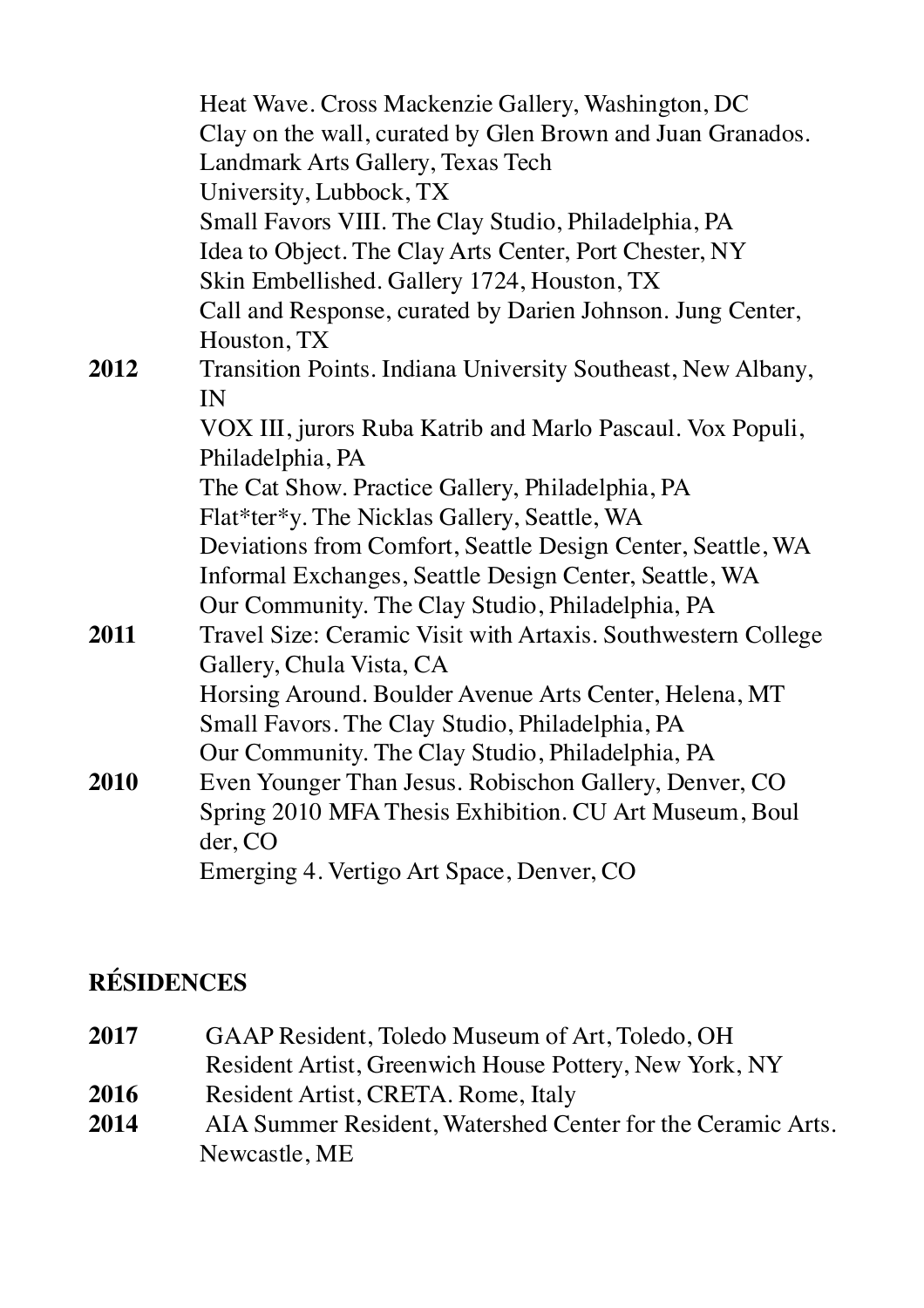| burg, TN<br>2013<br>Summer Resident, Archie Bray Foundation. Helena, MT | Surface Forum, Arrowmont School for Arts and Crafts. Gatlin |
|-------------------------------------------------------------------------|-------------------------------------------------------------|
|                                                                         |                                                             |
|                                                                         |                                                             |
| 2010-2012 Resident Artist, The Clay Studio. Philadelphia, PA            |                                                             |
| 2011<br>AIA Summer Resident, Watershed Center for the Ceramic Arts.     |                                                             |
| Newcastle, ME                                                           |                                                             |
| <b>2010</b><br>Visiting Artist, Unitec. Auckland, New Zealand           |                                                             |
| 2007<br>Kiln God Resident, Watershed Center for the Ceramic             |                                                             |
| Arts. Newcastle, ME                                                     |                                                             |
| <b>2006</b><br>Summer Resident, Watershed Center for the Ceramic Arts.  |                                                             |
| Newcastle, ME                                                           |                                                             |

## **BOURSES ET PRIX**

| 2019 | Burke Prize Finalist, Museum of Art and Design, New<br>York                                                                            |
|------|----------------------------------------------------------------------------------------------------------------------------------------|
|      | Individual Artist Fellowship, Arkansas Arts Council, Little<br>Rock, AR                                                                |
|      | Nominee, United States Artists Fellowship, Chicago, IL<br>Residency Fellowship Award to Guldagergaard, Officine<br>Saffi, Milan, Italy |
| 2018 |                                                                                                                                        |
|      | Artist 3/60 Grant, Mid America Art Alliance                                                                                            |
| 2017 | Greenwich House Pottery Fellowship, New York, NY                                                                                       |
| 2016 | Lighton International Artist Exchange Program Grant                                                                                    |
| 2015 | <b>Faculty Stipend Award, University of Arkansas, Fayet</b><br>teville, AR                                                             |
| 2014 | Sally A. Williams Artist Fund, Arkansas Arts Council, Little<br>Rock, AR                                                               |
| 2013 | Bill and Sterling Sage Summer Scholarship. Archie Bray<br>Foundation, Helena, MT                                                       |
| 2012 | <b>Emerging Artist. Ceramics Monthly</b>                                                                                               |

## **BIBLIOGRAPHIE**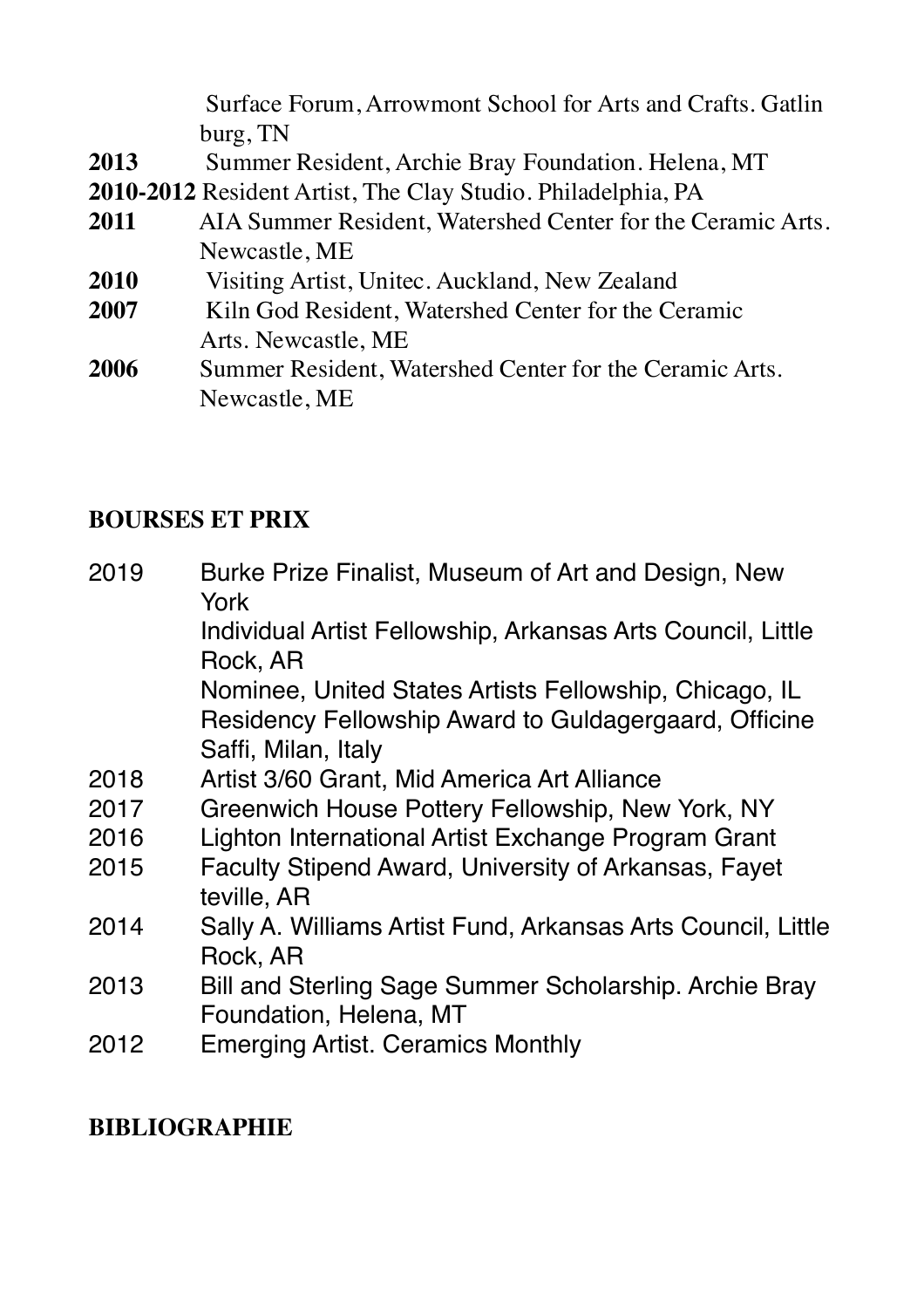2019 Suqi, Rima. Designer Focus: Clay Date. Elliman Maga zine. December Laster, Paul. 3 Fascinating New York Exhibitions Focus ing on Craft. Galerie Magazine. Dec 27 Shankar, Avantika. Here's What Not to Miss At This Years Design Miami. Architectural Digest. Dec 6 Burns-Olsen, Katherine. 13 Design Insiders Share Miami Art Week Standouts. Architectural Digest. Dec 9 Paglia, Michael. As Summer Wanes, Artists Go Organic. Westword. August 28 Staugaitis, Laura. Droopy Porcelain "Dust Furries" Ac cumalate Gold Dandruff. Colossal. July 3 2018 Borghi, Laura. Linda Lopez, Lauren Clay and Tamara Van San, Fragile Magazine. pg38-42 Vansynghel, Margo. Claytimes, Sabato. pg 50-56 Mauracher, Max. Yearbook, ENTKUNSTUNG. pg 288 Henrickson, Katy. Making the Abstract Come Alive, Ar kansas Made. December Jones, Whitney. Bienvenido a Miami, CFile. Dec 7 Froelich, Jacqueline. Ozarks at Large, NPR Ford, Kody. Arkansas Artists You Need To Know, AY Magazine. November Seven Contemporary Ceramicists to Collect. Artsy, July 9 Turner, Elisa. Linda Lopez: Intermission. Delicious Line. July 10 Howarth, Dan. Eight Highlights from New York's Collec tive Design Fair. Dezeen. March 9 Lesser, Casey. Why Ceramic Artists Are So Good With Dealing With Failure. Artsy, Jan 9 Cobb, Sunshine. Material Handbuilding. Voyager Pub lisher, 2018 2017 Olson, Carly. *Inside London's Newest Ceramic Show*. Ar chitectural Digest, Nov 17 Moon, Courtenay, The New Zeitgeist of Contemporary  *Ceramics*. Sotheby's Institute of Art, Nov 13 Hirsts, Hailey. *Lodged Out: An Unplugged Retreat for Makers*. She Explores, September 27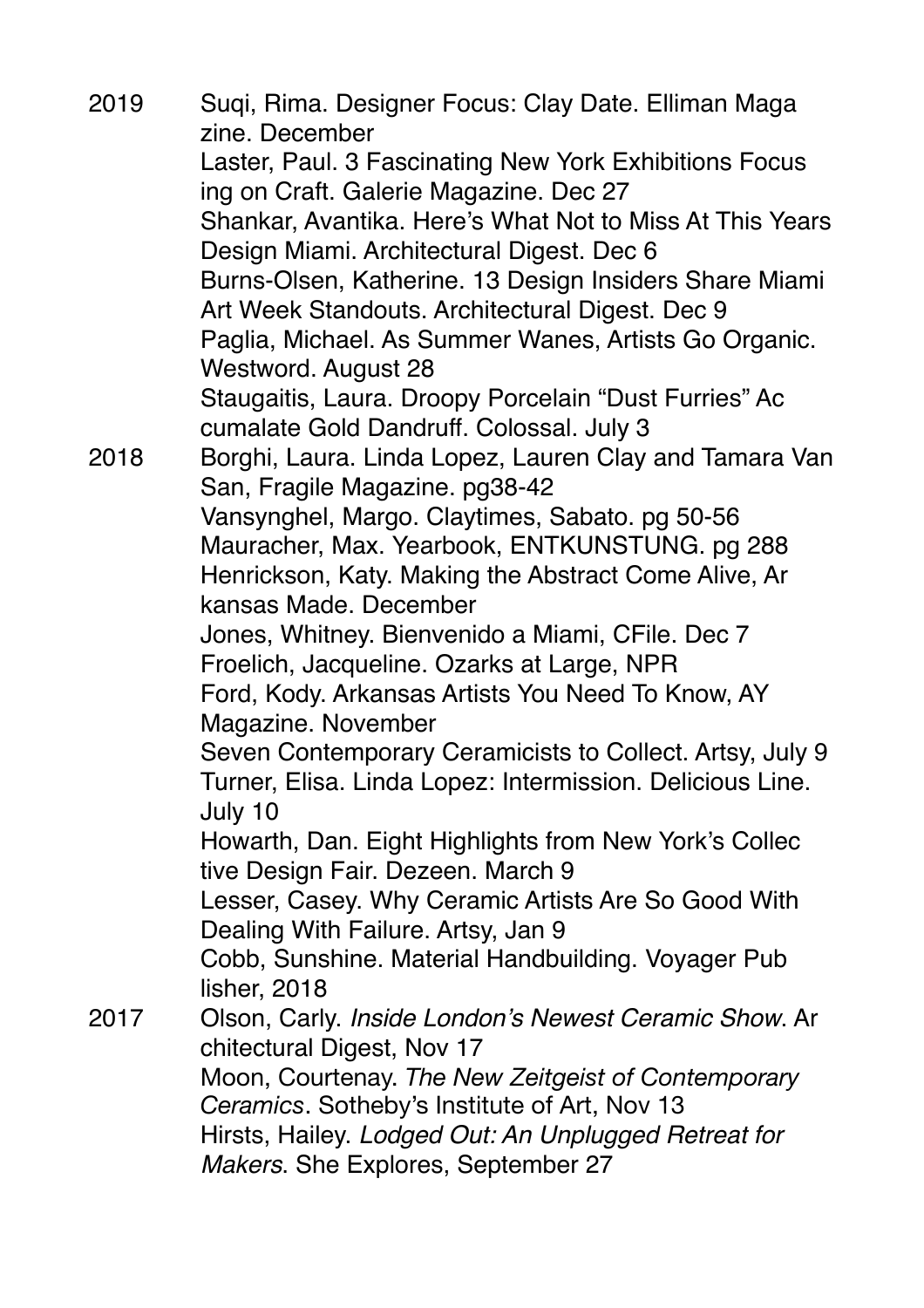Baumgardner, Julie. *Green Thumbs: Collective Design Fair Takes a Bucolic Bent*. Wallpaper\*, May 12 Olson, Carly. *Paddle8 Holds First Fine Ceramic Auction*. Architectural Digest, June 16 Fredman, Alexander. 8 Things to Know About Contem  *porary Ceramics*. Paddle8, June 19 Ross, Jessica. *Looking at the Wave of Ceramics*. Jux tapoz, Sept 2 Jones, Whitney. *Coca-Cola + Sunkist Ceramics, Furries, Ruffles and More!* Cfile, May 10 Meier, Allison. *Participatory Stool Making, Reclaimed Ma terials, and More*. Hyperallergic, May 3 *The Abstracted Domestic: Linda Lopez Sculptures.* Jux tapoz, April 14 2016 Moller, Sabrina. *Interview with Linda Lopez*. Art and Sig nature, March 4 Crewel Bell, Amber. *Clay: Contemporary Ceramic Arti sans* . Thames and Hudson, 2017 Sutton, Benjamin. *Your Concise Guide to Armory Week*. Hyperallergic, 2015 Barlow, Anne. *Young Sculptors Competition*. Exhibition catalog, Miami University Ollman, Leah. *Questions This Clay Asks.* Exhibition cata log Scripps College, page 3-16 Jacobson, Sebby. *Everyday Magic*. American Craft Mag azine, June/July Silbert, Susie. *Domestic Abstract*. American Art Collector, June, pg 164-167 Biggers, Ashley. *Six Under Thirty-Six*. Santa Fean, Jan 15, pg 22 Tresp, Lauren. *Six Under Thirty-Six*. The Magazine, Feb ruary, pg 57 2014 Lasron, Nathan. *State of the Art: Four for Four*. Burn away.org, November 10 *Exposure,* Ceramics Monthly, December, p 17 Rodabaugh, Mary Ann. *The Clay Studio*. Maincoursephl. com, April 17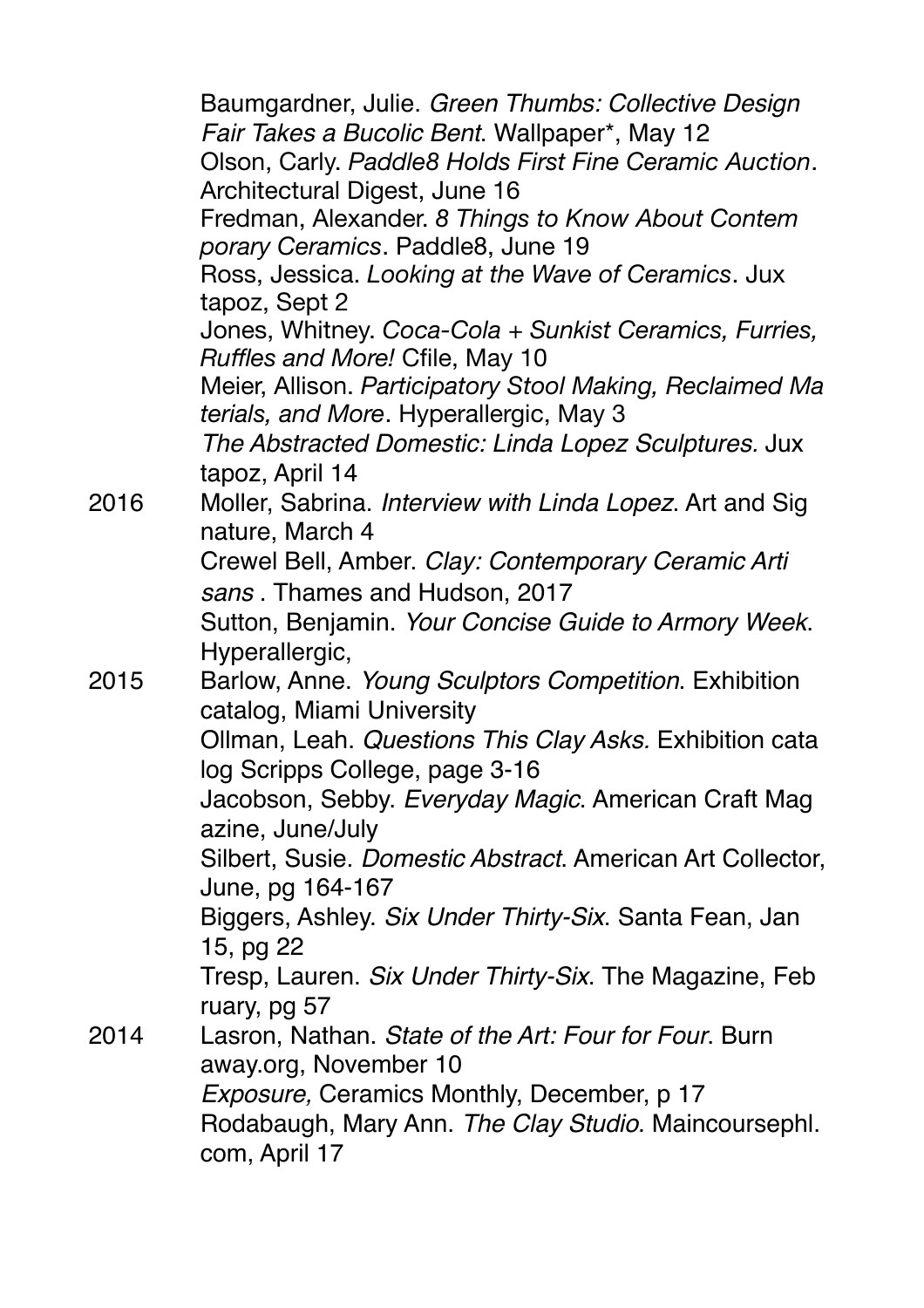|      | Bateman, Haley Bradford. A Cross Country Search. Cel<br>ebrate Magazine, September, p 68 |
|------|------------------------------------------------------------------------------------------|
|      | Peacock, Leslie. Art' Four: Salvest, Martin, Bell, Lopez.                                |
|      | Arkansas Times, July 17                                                                  |
| 2013 | Kuspit, Donald. Caressable Clay, Pictorial Sculpture. Ex                                 |
|      | hibition catalog series Ceramics Now,                                                    |
|      | Greenwich House Pottery, pg 6-9                                                          |
|      | Jenkins, Mark. A quartet of gallery summer shows. Wash                                   |
|      | ington Post, July 12                                                                     |
|      | Golden, Alex. Life in Ordinary Objects. The Arkansas                                     |
|      | Traveler Newspaper, October 30, pg 8                                                     |
|      | Brown, Glenn and Juam Granados. Clay on the Wall, 20th                                   |
|      | Annual Invitational Exhibition, Exhibition Catalogue                                     |
| 2012 | Emerging Artists 2012, Ceramics Monthly, May                                             |
|      | The Material Unreal by Libby and Roberta.                                                |
| 2009 | West Edition, New American Paintings, Issue No.84, De                                    |
|      | cember                                                                                   |

# **LECTURE, WORKSHOP ET CONFÉRENCES**

| 2021 | Workshop, Penland School of Craft, Penland, NC                 |
|------|----------------------------------------------------------------|
| 2020 | Panel, Fired Up, New Zealand Arts Festival, Wellington, New    |
|      | Zealand                                                        |
| 2019 | Workshop, Haystack Mountain School of Crafts, Maine            |
|      | Panel, Crystal Bridges Museum of American Art, Bentonville,    |
|      | AR                                                             |
|      | Visiting Artist, Rhode Island School of Design, Providence, RI |
| 2018 | Gallery Talk, Institute of Contemporary Art at Mindy Solomon   |
|      | Gallery, Miami, FL                                             |
|      | Workshop, Sante Fe Clay, Santa Fe, NM                          |
|      | Visiting Artist, Southern Illinois University, Carbondale      |
|      | Visiting Artist, University of Iowa, Iowa City, IA             |
| 2017 | Lecture, Toledo Art Museum, Toledo, OH                         |
|      | Visiting Artist, University of Nebraska, Lincoln               |
|      | Panel Discussion: Contemporary Ceramics, Artsy Headquar        |
|      | ters, New York, NY                                             |
|      |                                                                |